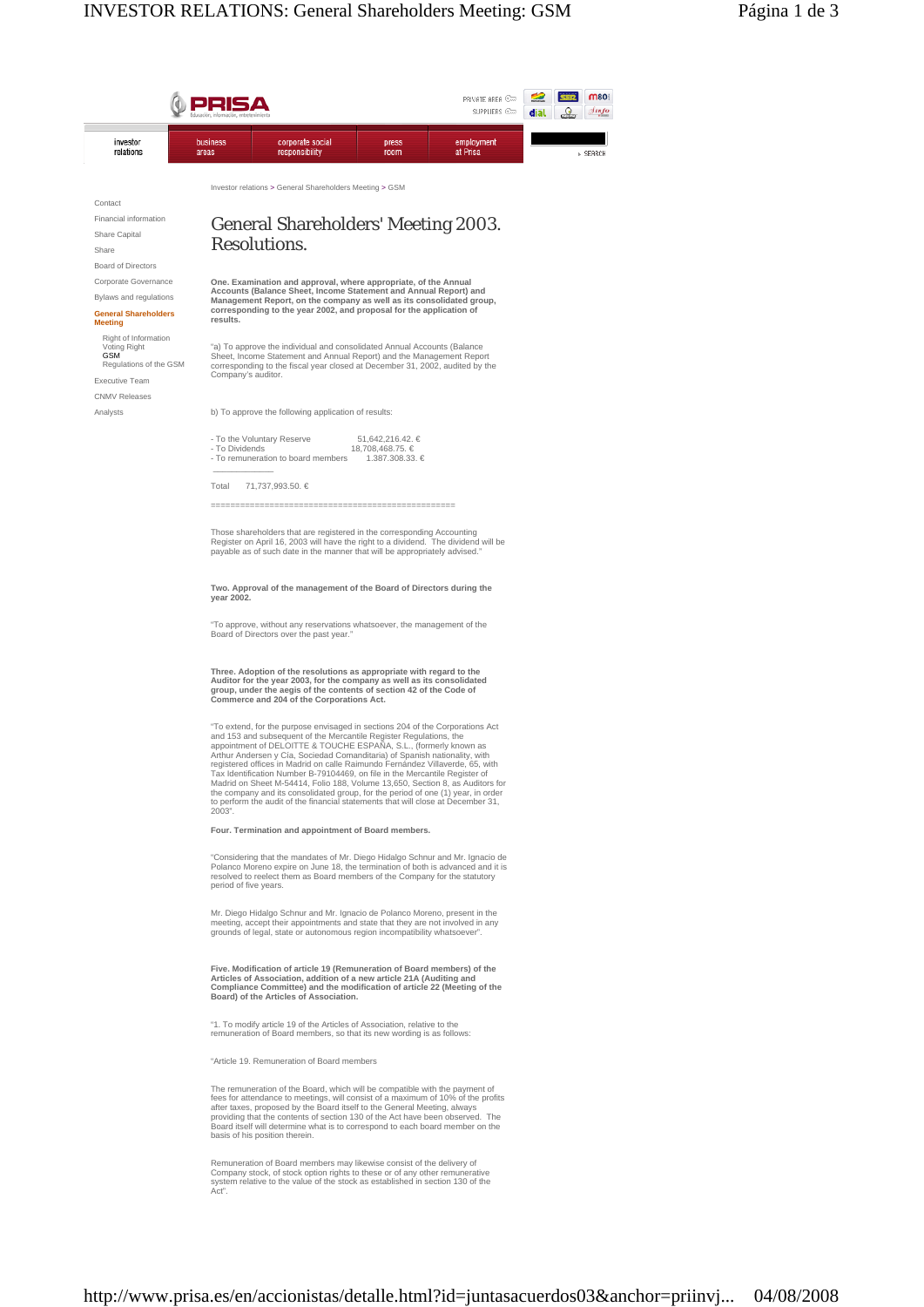2. In fulfillment of additional provision eighteen of "Act 24/1988 that regulates<br>the Stock Exchange", added to such legal text by "Act 44/2002 dated November<br>22 on Financial System Amendment Measures", it is resolved to i members, faculties and the rules for operation of the Auditing and Compliance Committee:

Span

EL F cuatra

" Article 11A. Auditing and Compliance Committee

The Board of Directors will establish an Auditing and Compliance Committee.

The Auditing and Compliance Committee will have the following functions, without prejudice to any others that may be conferred upon it by the Board of Directors:

a) To inform the General Shareholders' Meeting on any matters of its authority<br>raised by shareholders in the course thereof.<br>b) To propose to the Board of Directors, for submittal to the General<br>Shareholders' Meeting, the

204 of the Act refers.

c) To supervise internal auditing services. d) To be cognizant of the Company's financial information process and internal control systems.

e) To maintain contact with the external auditors in order to receive information<br>on any issues that may place their independence at risk and any others relative<br>to the auditing development process, as well as any other co

The Auditing and Compliance Committee will be comprised of the number of<br>Board members determined at any given time by the Board of Directors, with a<br>minimum of three and a maximum of five. There should be a majority of n executive Board members.

The members of the Committee will be appointed by the Board of Directors at<br>the proposal of the Chairman and will be terminated in their posts upon the<br>termination of their Board members status or when the Board of Directo resolves.

The Chairman of the Committee will be elected from among those non-<br>executive Board members and should be replaced every four years, with the<br>ability to be reelected one year following termination.

The Secretary of this Committee will be the Secretary of the Board of Directors<br>or the Vice Secretary, in the absence of the former. The Secretary will draw up<br>the minutes of the Committee sessions in the terms envisaged f Directors.

The Committee will meet periodically on the basis of its requirements and at least four times a year, after being called by its Chairman.

The operating regulations established by the Articles of Association with regard<br>to the Board of Directors will be applicable to the Auditing and Compliance<br>Committee, always providing that these are compatible with the na

3. In order to allow the Board of Directors to be called by fax, telegram or email<br>in addition to certified mail, it is resolved to modify article 22 of the Articles of<br>Association which will hereinafter be worded as follo

"Article 22. Board meeting.

The Board will meet at least once per quarter, and whenever deemed<br>appropriate by the Chairman or when requested by two or more board members<br>or the chief executive officer. In the last two cases the office of the Chairman request is received.

The Board will be called by the Chairman or whoever is acting as such, with an<br>indication of the agenda, by fax, telegram, email or certified letter addressed to<br>each and every one of the board members, at least seven days

In the opinion of the Chairman, and in cases of urgency, the Board may be called with an indication of the subjects to be addressed, within the aforementioned period".

## **Six. Authorization for direct or indirect derivative acquisition of treasury stock within the legal limits and requirements.**

 "Withdrawal, in the unused portion, of the authorization granted for the derivative acquisition of treasury stock in the General Shareholders' Meeting dated April 18, 2002. To authorize the derivative acquisition of shares of the Company itself, directly<br>or by means of any of its subsidiary companies, by deed of sale or by any other<br>"intervivos" act or title acquired by purchase and during th

To render the unused part of the authorization granted by the General Shareholders' Meeting of April 18, 2002 null and void.

To approve the limits or requirements of these acquisitions, that will be a follows:

- The face value of the shares acquired, added to those already held by the Company and its subsidiary companies, will at no time exceed the maximum

legal amount permitted.<br>- The shares acquired m - The shares acquired must be free of all charges and encumbrances, must be paid up in their entirety and not subject to the fulfillment of any type of obligation.

- The liability side of the Company's Balance Sheet must be allocated with an unavailable reserve equivalent to the amount of the treasury stock reflected in